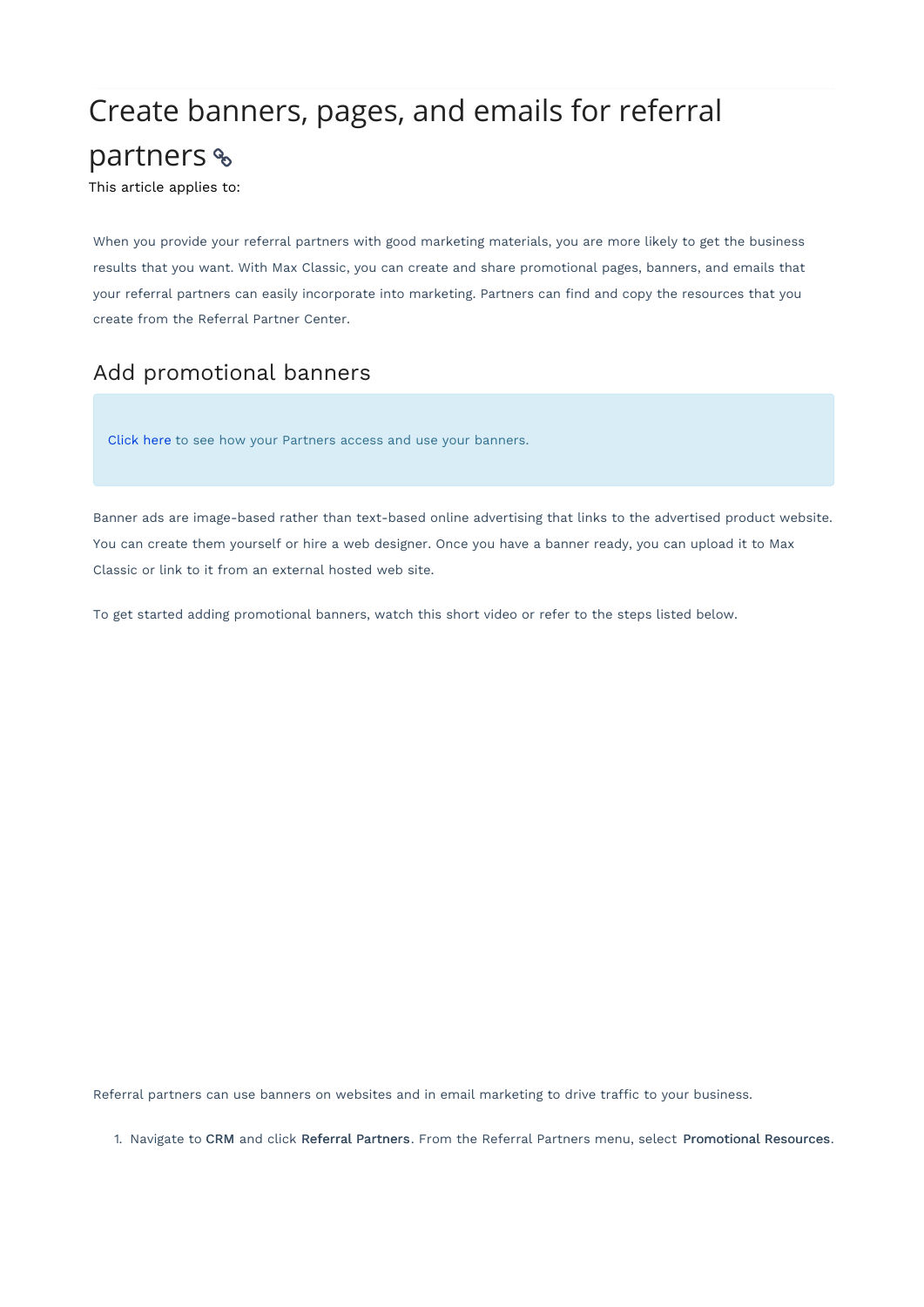|                    |                      | ↑ ⓒ ★ ½ ↓ ❷                                                                               |                 |                    | Q                 | - Find a d |
|--------------------|----------------------|-------------------------------------------------------------------------------------------|-----------------|--------------------|-------------------|------------|
| Companies v        | Opportunities $\sim$ | Referral Partners                                                                         | <b>Visitors</b> |                    | Service Tickets Y |            |
| motional resources |                      | <b>View Referral Partners</b><br>Add a Referral Partner<br><b>Referral Tracking Links</b> |                 |                    |                   |            |
|                    | Search               | Promotional Resources<br><b>Commission Programs</b>                                       |                 | <b>Type Filter</b> | Show all types    |            |

2. From the Add a Promotional Resource drop-down, select Banner.

|                     | <b>A ⊙ ★ # ↓ @</b>           | Q۰                  | Find a contact                 |                                                          |                         |
|---------------------|------------------------------|---------------------|--------------------------------|----------------------------------------------------------|-------------------------|
| Referral Partners Y | Visitors                     | Zapier Integrations | Reports $\sim$                 | Settings                                                 |                         |
| earch               | Type Filter   Show all types |                     | Email<br><b>Banner</b><br>Page | Add a Promotional Resource<br>Add a Promotional Resource | $\overline{\mathbf{v}}$ |

- 3. Enter your banner information:
	- Title short and descriptive is best. This is visible to you and your referral partners.
	- o Notes you can recommend things like a specific audience, subject line, and date ranges.
	- Resource Order determines where the banner falls in the Referral Partner Center resource list. Use it to put the most important items at the top of the list. The lower the number, the higher on the list it appears.
	- URL To Banner enter the URL for the image that should display as the banner, including the http://.
	- Programs by default, all of your referral partners are able to access this banner. You can limit access to referral partners in specific commissions programs. Hold down the Shift key on your keyboard to select more than one program.

| Programs                               | <b>Bronze Affiliate Program</b><br>$\Delta$<br>Gold Level Affiliate Program<br>Silver Level Affiliate Program® |  |
|----------------------------------------|----------------------------------------------------------------------------------------------------------------|--|
| Save & Search<br>Save<br><b>Delete</b> |                                                                                                                |  |

4. Save. This automatically updates the Referral Partner Center so that referral partners can start using this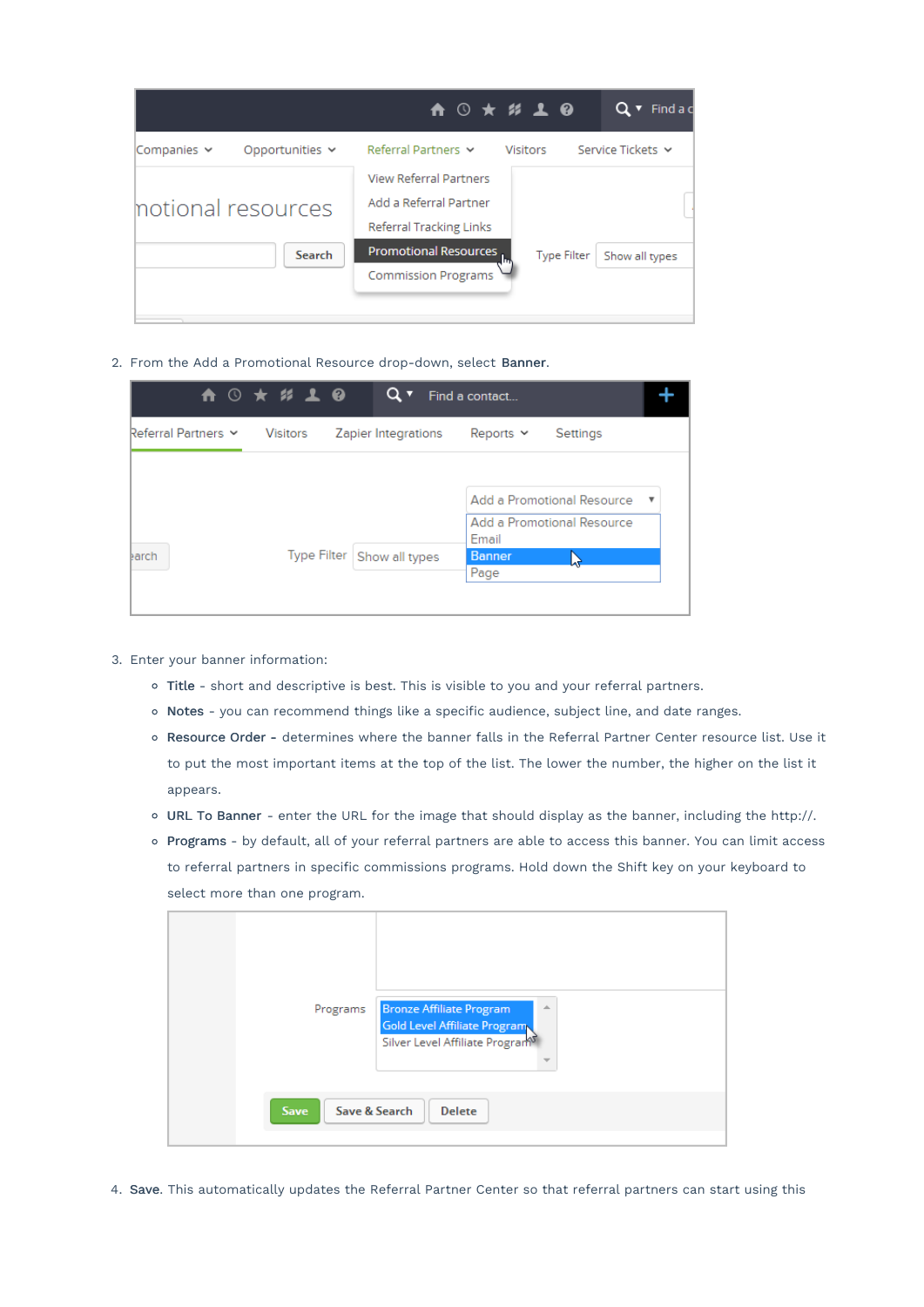## Create or add promotional emails

Click here to see how your Partners access and use your promotional emails.

You can create email templates here or link to it from an external hosted web site.

- 1. Navigate to CRM and click Referral Partners. From the Referral Partners menu, select Promotional Resources.
- 2. From the Add a Promotional Resource drop-down, select Email.
- 3. Enter your email information:
	- o Title short and descriptive is best. This is visible to you and your referral partners.
	- o Notes you can recommend things like a specific audience, subject line, and date ranges.
	- Resource Order determines where the email falls in the Referral Partner Center resource list. Use it to put the most important items at the top of the list. The lower the number, the higher on the list it appears.
	- Create the email using one of these options:
		- Must be a valid URL ink to content stored on a web page by entering the URL of an email designed outside of Max Classic, including the http://. This overrides any Max Classic HTML editor content.
		- HTML copy the content of an email into the Max Classic HTML WYSIWYG editor. Click the Edit tab to create the email or click the Source tab and paste HTML source code from an email created elsewhere.
	- o Programs by default, all of your referral partners are able to access this email template. You can limit access to referral partners in specific commissions programs. Hold down the Shift key on your keyboard to select more than one program.
- 4. Save. This automatically updates the Referral Partner Center so that referral partners can start using this resource.

## Create or add promotional pages

Click here to see how your Partners access and use your resource pages.

These pages are designed to keep your referral partners updated about your business so they can align with your